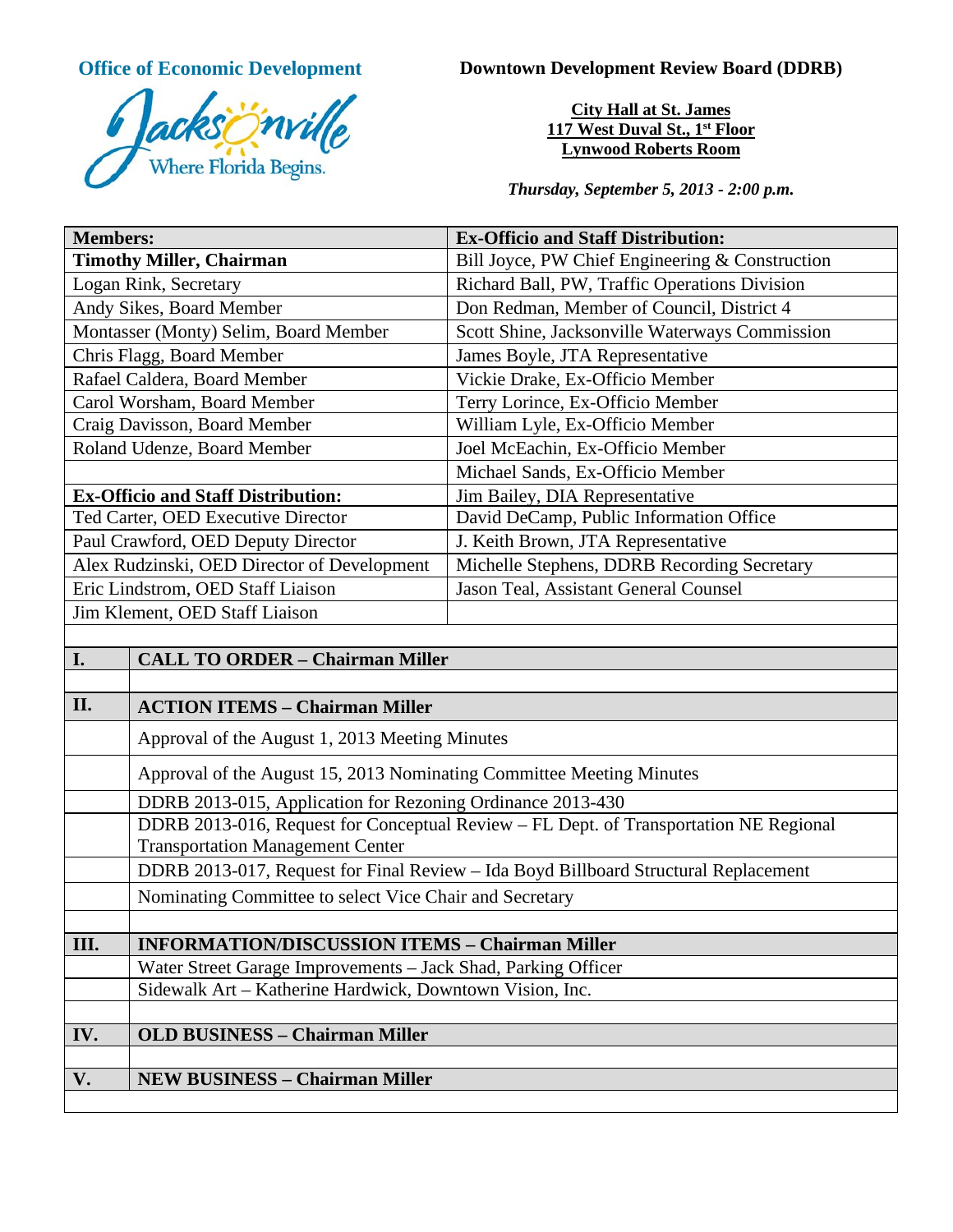| VI.  | <b>PUBLIC COMMENTS - Chairman Miller</b>                       |
|------|----------------------------------------------------------------|
|      |                                                                |
| VII. | <b>ADJOURNMENT – Chairman Miller</b>                           |
|      | Next Scheduled Meeting: Thursday, October 3, 2013 at 2:00 p.m. |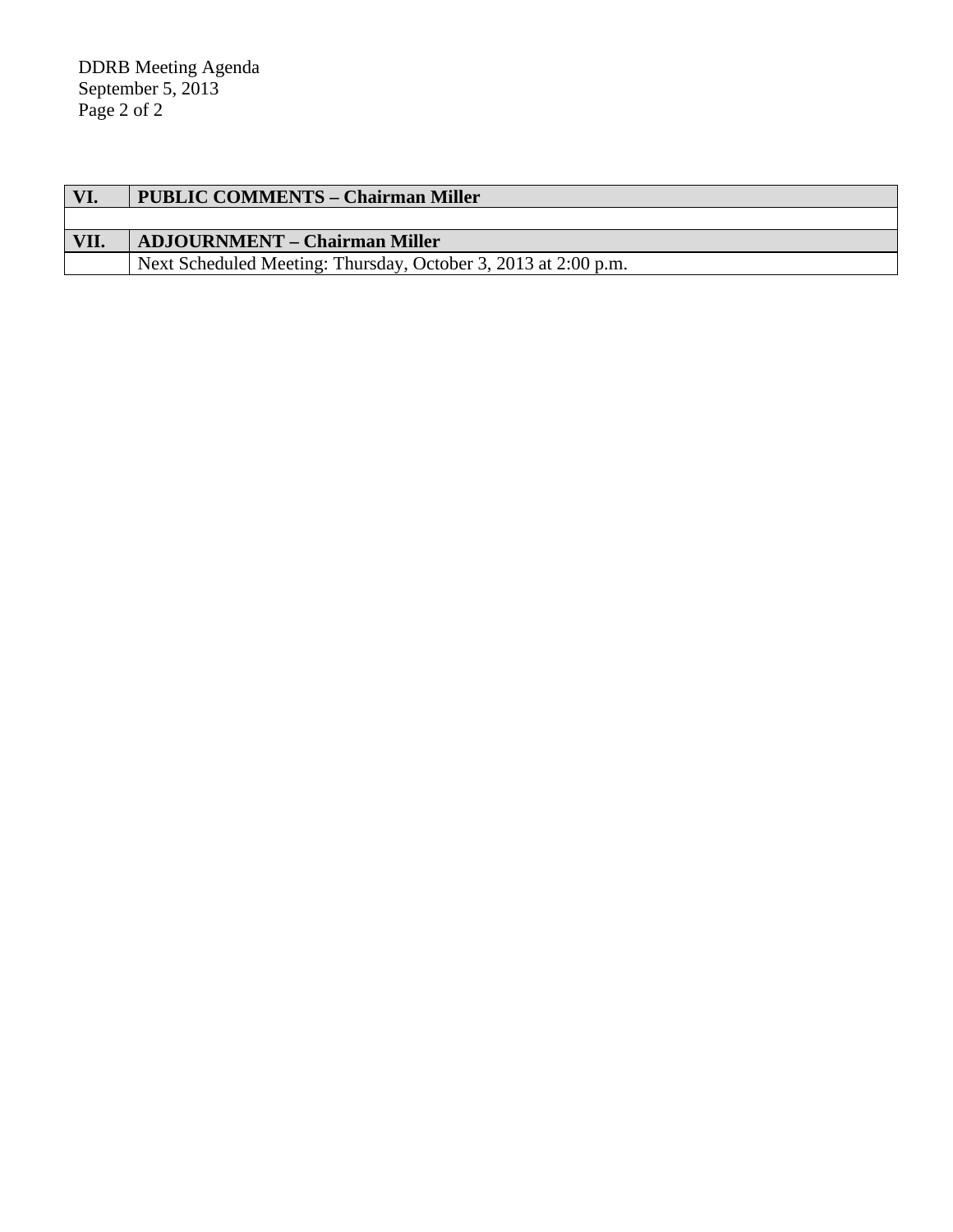

**Office of Economic Development**<br> **Downtown Development Review Board (DDRB) City Hall at St. James Lynwood Roberts Room**

*Thursday, September 5, 2013 – 2:00 p.m.*

## *MEETING* **MINUTES**

**Board Members Present:** Chairman T. Miller, C. Flagg, A. Sikes, J. Fischer, M. Selim, and R. Udenze

**Board Members Not Present:** C. Worsham, R. Caldera, and L. Rink

**OED Staff Present:** Alex Rudzinski, Office of Economic Development; Jim Klement, Staff Liaison; and Michelle Stephens, Recording Secretary

**Representing Office of General Counsel:** Jason Teal

### **I. CALL TO ORDER**

A quorum was confirmed and Chairman Miller called the meeting to order at approximately 2:04 p.m. He asked anyone wishing to speak on a particular project to complete a public speaker card. Chair Miller also reminded Board members to disclose if they had any ex-parte communication with any of the applicants presenting projects today or conflicts of interest prior to the item being addressed by the Board.

### **II. ACTION ITEMS**

### APPROVAL OF THE AUGUST 1, 2013 DDRB MEETING MINUTES

# **THE AUGUST 1, 2013 DDRB MEETING MINUTES WERE APPROVED UNANIMOUSLY 5-0.**

### APPROVAL OF THE AUGUST 15, 2013 NOMINATING COMMITTEE MEETING MINUTES

Approval of the August 15<sup>th</sup> Nominating Committee Meeting Minutes were deferred to the October DDRB meeting because both members of the Committee (Board member Caldera and Board member Worsham) were not present.

Board member Udenze arrived at approximately 2:07 p.m.

### DDRB 2013-015, APPLICATION FOR REZONING ORDINANCE 2013-430

Board member Davisson advised that he would abstain from voting on DDRB Application 2013- 015 because he has worked with the developers.

Mr. Klement briefly reviewed the project report dated September 5, 2013 and introduced Mr. Folks Huxford with the City of Jacksonville's Planning Department who provided an overview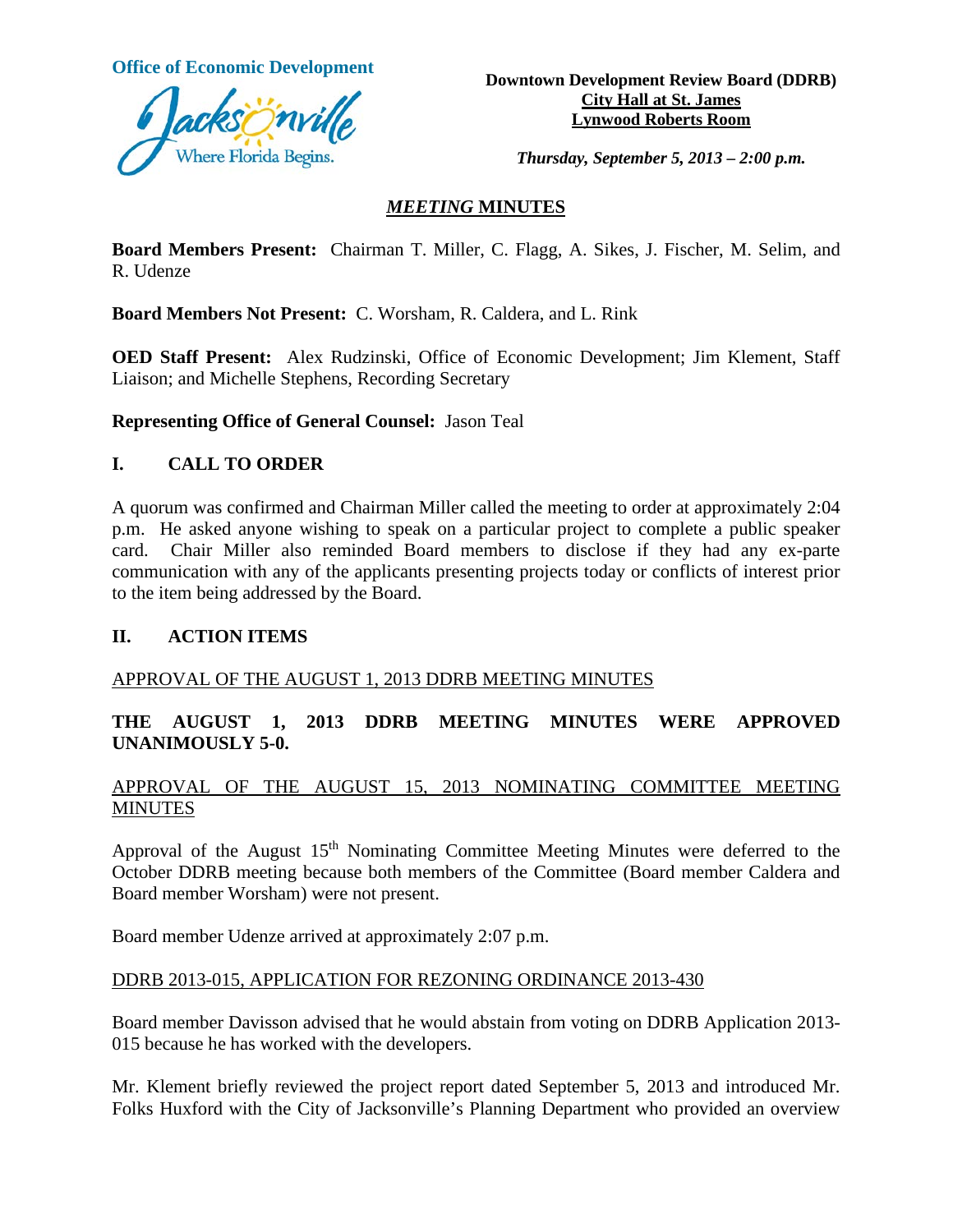Downtown Development Review Board (DDRB) September 5, 2013 Page 2 of 5

of the project. Paul Harden, attorney for the project was also present and available to answer any questions.

# **A MOTION WAS MADE BY BOARD MEMBER A. SIKES AND SECONDED BY BOARD MEMBER C. FLAGG APPROVING THE PLANNING AND DEVELOPMENT DEPARTMENT'S APPLICATION FOR REZONING 2013-430 DATED SEPTEMBER 5, 2013 (DDRB 2013-015) . THE MOTION PASSED UNANIMOUSLY 6-0.**

### DDRB 2013-016, REQUEST FOR CONCEPTUAL REVIEW – FL. DEPARTMENT OF TRANSPORTATION NE REGIONAL TRANSPORTATION MANAGEMENT CENTER

Mr. Klement reviewed the project report dated September 5, 2013. He introduced Mr. Bruce Blakely, Architect with Clemons, Rutherford and Associates and Jere Lahey, with the FL Department of Transportation NE FL Regional Transportation Management Center, who provided an overview of the project.

The Board made the following suggestions for the applicant to consider, where and if appropriate into the design of the subject project:

- Applicant shall evaluate and consider use of pervious pavers for on-site parking surfaces.
- Applicant shall evaluate and consider the enhancement of the streetscape and landscape requirements along Jefferson Street frontage including "green wall" treatment for the screening of outside equipment.
- Applicant shall present cosmetic treatment for the proposed communication tower.
- Applicant shall prepare a section drawing through the proposed building exhibiting the challenges of "window treatments" and the use of natural light with the security requirements of the building.
- Applicant shall evaluate LEED design opportunities, including, but not limited to, water harvesting and pervious pavement/brick pavers.
- Applicant shall present graphic history, including the initial master plan showing sequential development of the site.

**A MOTION WAS MADE BY BOARD MEMBER M. SELIM AND SECONDED BY BOARD MEMBER C. FLAGG GRANTING CONCEPTUAL APPROVAL OF DDRB APPLICATION DDRB 2013-016, FLORIDA DEPARTMENT OF TRANSPORTATION NE FL REGIONAL TRANSPORTATION MANAGEMENT CENTER, SUBJECT TO THE CONDITIONS NOTED BELOW. THE MOTION PASSED UNANIMOUSLY 6-0.**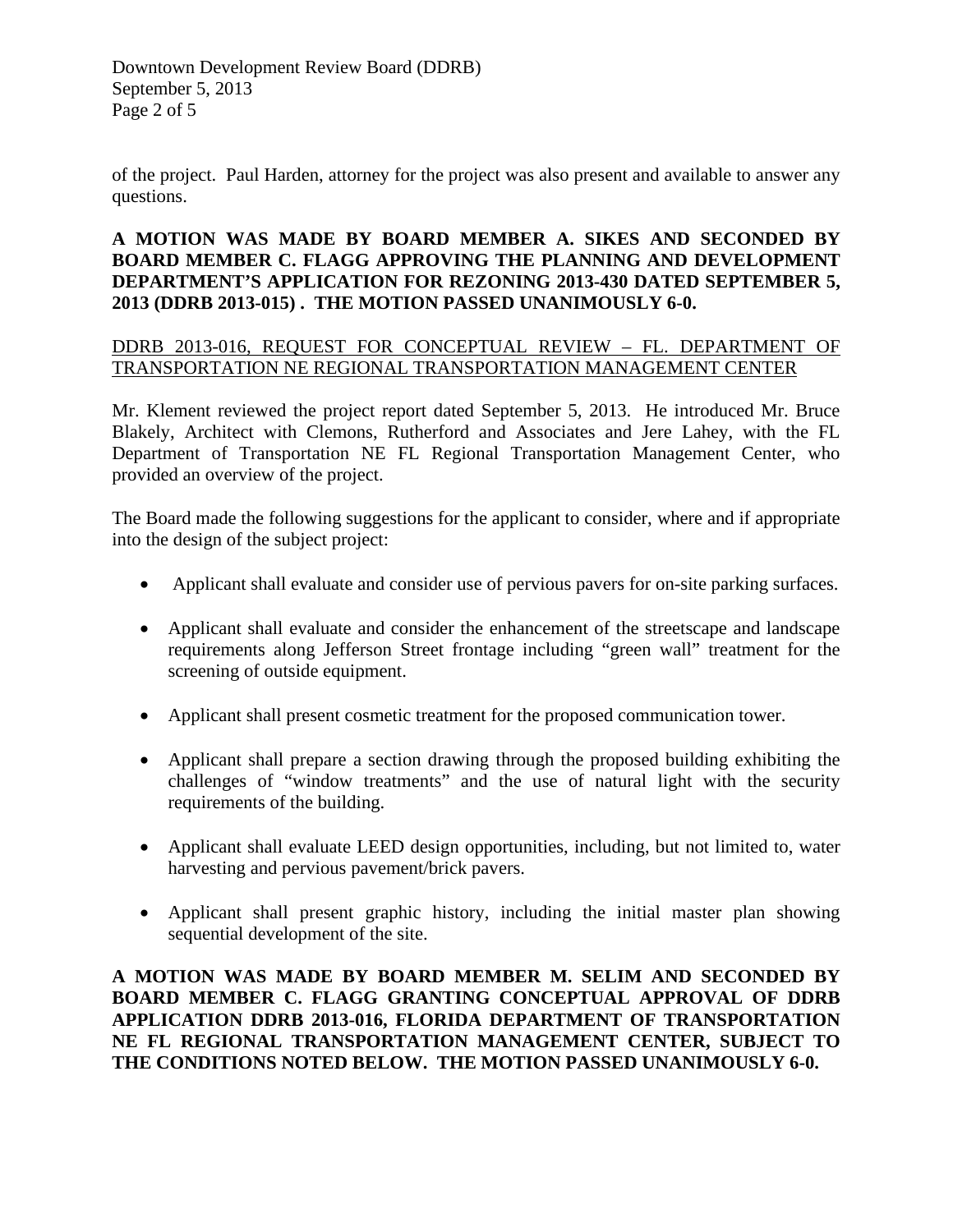- 1. Applicant shall receive a deviation from Sec. 656.361.11-Setback or "Build to Lines"for the building to be setback from Jefferson Street frontage prior to final DDRB review and approval.
- 2. Applicant shall receive a deviation from Sec. 656.361.16 Off-Street Parking Overlay requirements that includes site plans and calculations for surface parking layout prior to final DDRB review and approval.
- 3. Applicant shall receive a deviation from Sec. 656.361.18 Transparency requirements for Jefferson Street frontage prior to final DDRB approval.
- 4. Applicant to provide complete landscape and hardscape plans for Jefferson Street frontage showing screening for the surface parking lot and streetscape design. The applicant has indicated an alternative design for portions of Jefferson Street, and thus the applicant shall receive a deviation from Sec. 656.361.20 Streetscape Design Standards prior to final DDRB approval.
- 5. Applicant to comply with Downtown DRI Development Order conditions, which includes the allocation of development rights for the project for review and approval by the OED, prior to submittal of building plans to the Planning and Development Department.

# DDRB 2013-017, IDA BOYD BILLBOARD STRUCTURAL REPLACEMENT – REQUEST FOR FINAL REVIEW

The following Board members advised that they have had ex-parte communication with the applicant prior to today's meeting regarding DDRB 2013-017: Chair T. Miller, C. Davisson, C. Flagg, and A. Sikes.

Mr. Klement reviewed the project report dated September 5, 2013.

Mr. Teal advised that in the late 1980's there was a Charter amendment that dealt with billboards and specifically concerning whether new billboards could be built and what happens with existing billboards that sparked litigation and as a result of that there were settlement agreements that were enacted between the City and various billboard companies (including the applicant today). The settlement agreement specifically allows for the billboard company and the city certain rights and responsibilities for maintenance, reduction, relocation, etc. Currently, all of that is subject to litigation and pending legislation from the City Council. He explained the role of the DDRB in the process.

Mr. Klement introduced Mr. Steve Diebenow, attorney present on behalf of the project, who provided background and an overview of the project.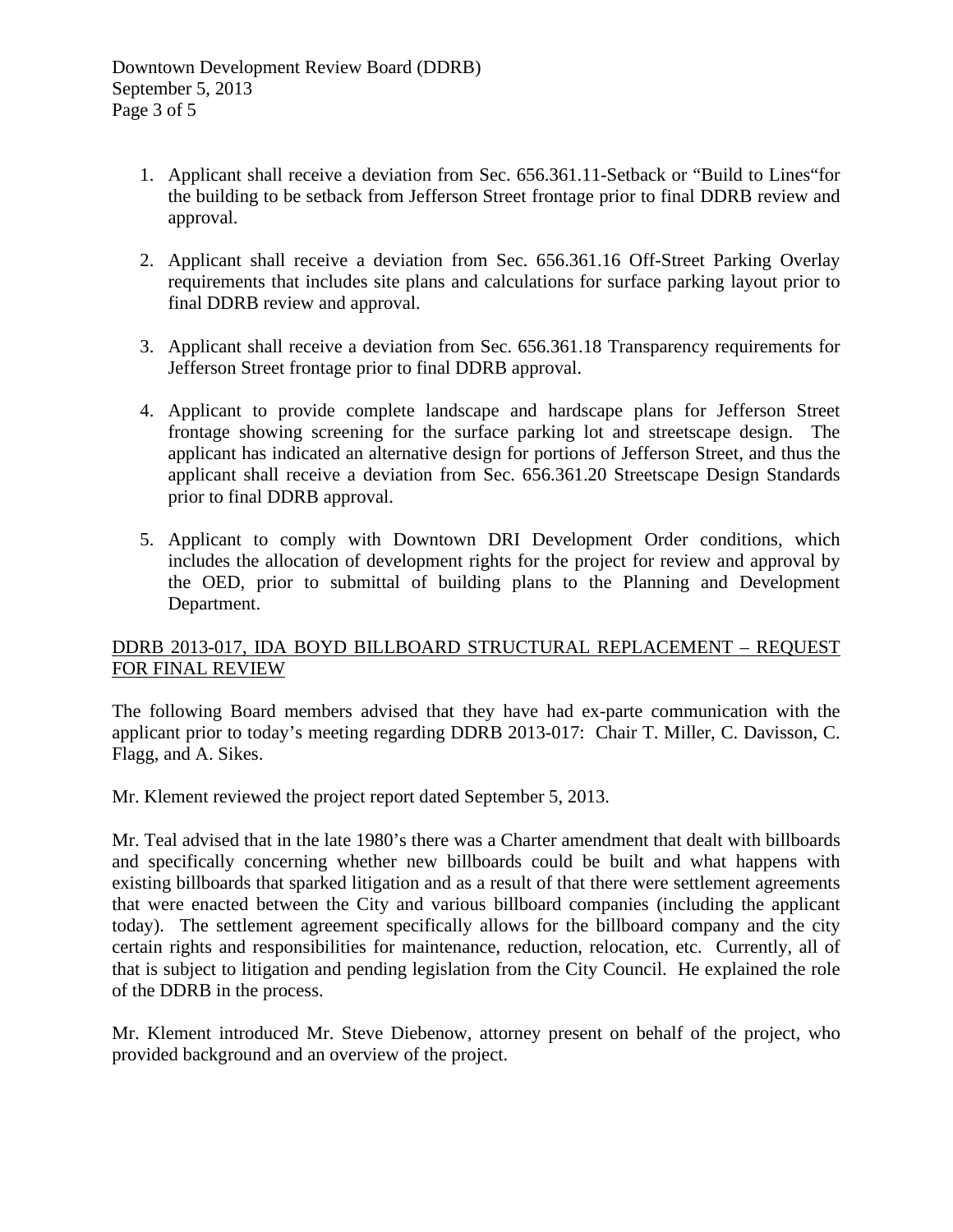The following people completed public speaker request cards (on file) and all spoke in very strong opposition of the project: William Brinton, Jim Rinaman (handout), Susan Caven, Leslie Goller, and Alicia Grant

The Board had an extensive conversation that included mostly discontent with the project. The majority of the Board voiced disapproval of the proposed billboard.

**A MOTION WAS MADE BY BOARD MEMBER R. UDENZE AND SECONDED BY BOARD MEMBER M. SELIM RECOMMENDING THAT THE BOARD DEFER ACTION ON DDRB 2013-017 PENDING FURTHER REVIEW UNTIL THE OCTOBER DDRB MEETING. THE MOTION FAILED 2-4-0 (BOARD MEMBER A. SIKES, C. FLAGG, C. DAVISSON AND CHAIR MILLER VOTED IN OPPOSITION OF THE MOTION).**

**A MOTION WAS MADE BY BOARD MEMBER C. FLAGG AND SECONDED BY BOARD MEMBER C. DAVISSON DECLINING DDRB APPLICATION DDRB 2013-017, IDA BODY BILLBOARD STRUCTURE REPLACEMENT. THE MOTION PASSED 4- 1-0 (BOARD MEMBER M. SELIM VOTED IN OPPOSITION OF THE MOTION).**

# **III. INFORMATION/DISCUSSION ITEMS**

Mr. Jack Shad provided an overview of the Water Street Parking Garage Improvements.

Ms. Katherine Hardwick with Downtown Vision, Inc. provided a presentation and overview of a marketing and awareness campaign focused on the promotion of activities, events and attractions in the downtown core, "Downtown Is on Fire".

### **IV. OLD BUSINESS**

No old business was discussed.

### **V. NEW BUSINESS**

No new business was discussed.

### **VI. PUBLIC COMMENTS**

There were no public comments.

### **VI. ADJOURNMENT**

There being no further business, Chair Miller adjourned the meeting at approximately 5:23 p.m.